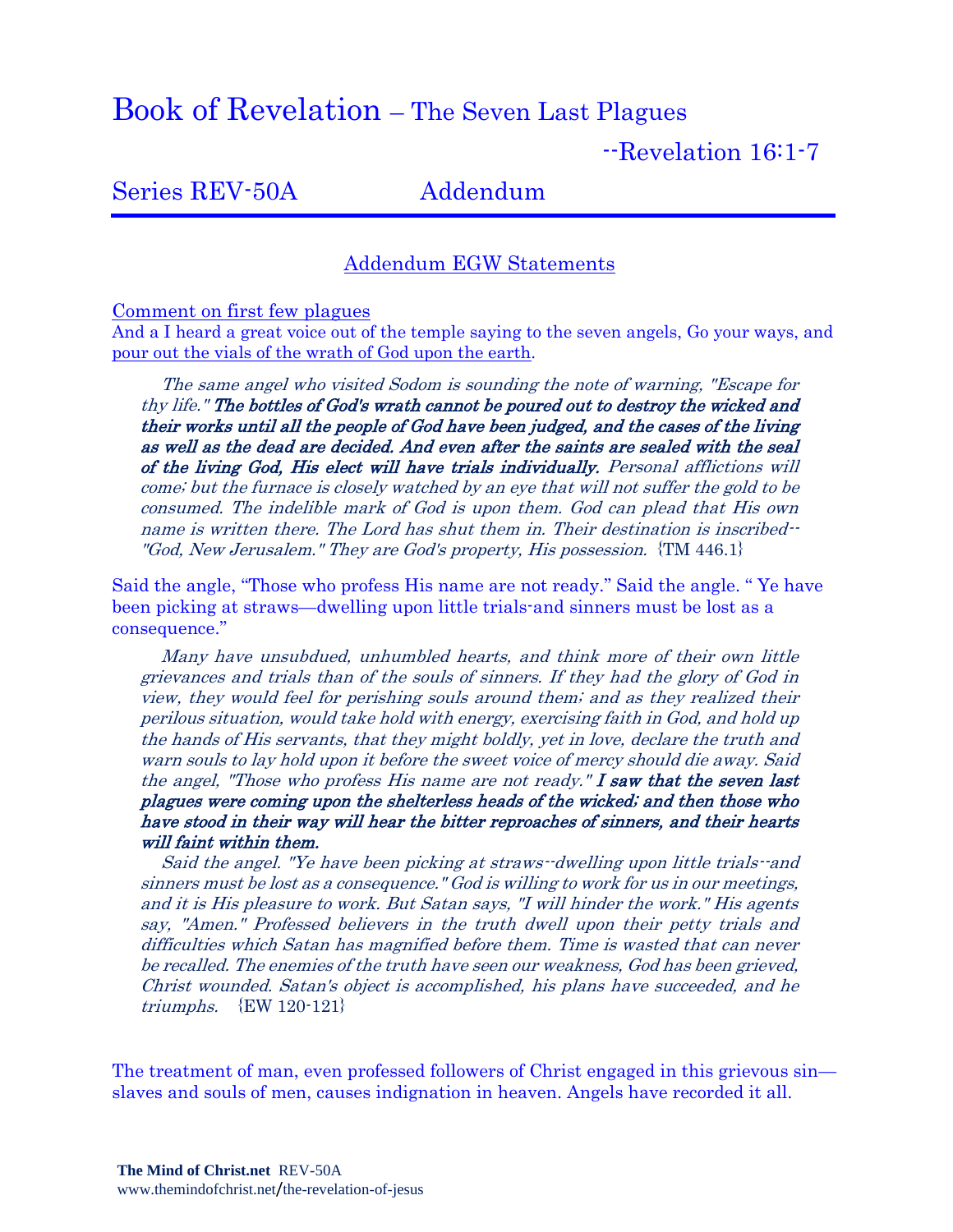All heaven beholds with indignation human beings, the workmanship of God, reduced by their fellow men to the lowest depths of degradation and placed on a level with the brute creation. Professed followers of that dear Saviour whose compassion was ever moved at the sight of human woe, heartily engage in this enormous and grievous sin, and deal in slaves and souls of men. Human agony is carried from place to place and bought and sold. Angels have recorded it all; it is written in the book. The tears of the pious bondmen and bondwomen, of fathers, mothers, and children, brothers and sisters, are all bottled up in heaven. God will restrain His anger but little longer. His wrath burns against this nation and especially against the religious bodies that have sanctioned this terrible traffic and have themselves engaged in it. Such injustice, such oppression, such sufferings, are looked upon with heartless indifference by many professed followers of the meek and lowly Jesus. And many of them can themselves inflict, with hateful satisfaction, all this indescribable agony; and yet they dare to worship God. It is solemn mockery; Satan exults over it and reproaches Jesus and His angels with such inconsistency, saying, with hellish triumph, "Such are Christ's followers!" {EW 275.1}

The last tear for sinners will be shed, the last agonizing prayer in their behalf will be offered, the last message of warning will be given.

Then I saw Jesus lay off His priestly attire and clothe Himself with His most kingly robes. Upon His head were many crowns, a crown within a crown. Surrounded by the angelic host, He left heaven. The plagues were falling upon the inhabitants of the earth. Some were denouncing God and cursing Him. Others rushed to the people of God and begged to be taught how they might escape His judgments. But the saints had nothing for them. The last tear for sinners had been shed, the last agonizing prayer offered, the last burden borne, the last warning given. The sweet voice of mercy was no more to invite them. When the saints, and all heaven, were interested for their salvation, they had no interest for themselves. Life and death had been set before them. Many desired life, but made no effort to obtain it. They did not choose life, and now there was no atoning blood to cleanse the guilty, no compassionate Saviour to plead for them, and cry, "Spare, spare the sinner a little longer." All heaven had united with Jesus, as they heard the fearful words, "It is done. It is finished." The plan of salvation had been accomplished, but few had chosen to accept it. And as mercy's sweet voice died away, fear and horror seized the wicked. With terrible distinctness they heard the words, "Too late! too late!" {EW 281.1}

The character of God as recorded in Ex 34:6, 7 also includes in the last part of the verse, these words: Yet He will "by no means clear the guilty."

God's judgments will be visited upon those who are seeking to oppress and destroy His people. His long forbearance with the wicked emboldens men in transgression, but their punishment is nonetheless certain and terrible because it is long delayed. "The Lord shall rise up as in Mount Perazim, He shall be wroth as in the valley of Gibeon, that He may do His work, His strange work; and bring to pass His act, His strange act." Isaiah 28:21. To our merciful God the act of punishment is a strange act. "As I live, saith the Lord God, I have no pleasure in the death of the wicked." Ezekiel 33:11. The Lord is "merciful and gracious, longsuffering, and abundant in goodness and truth, . . . forgiving iniquity and